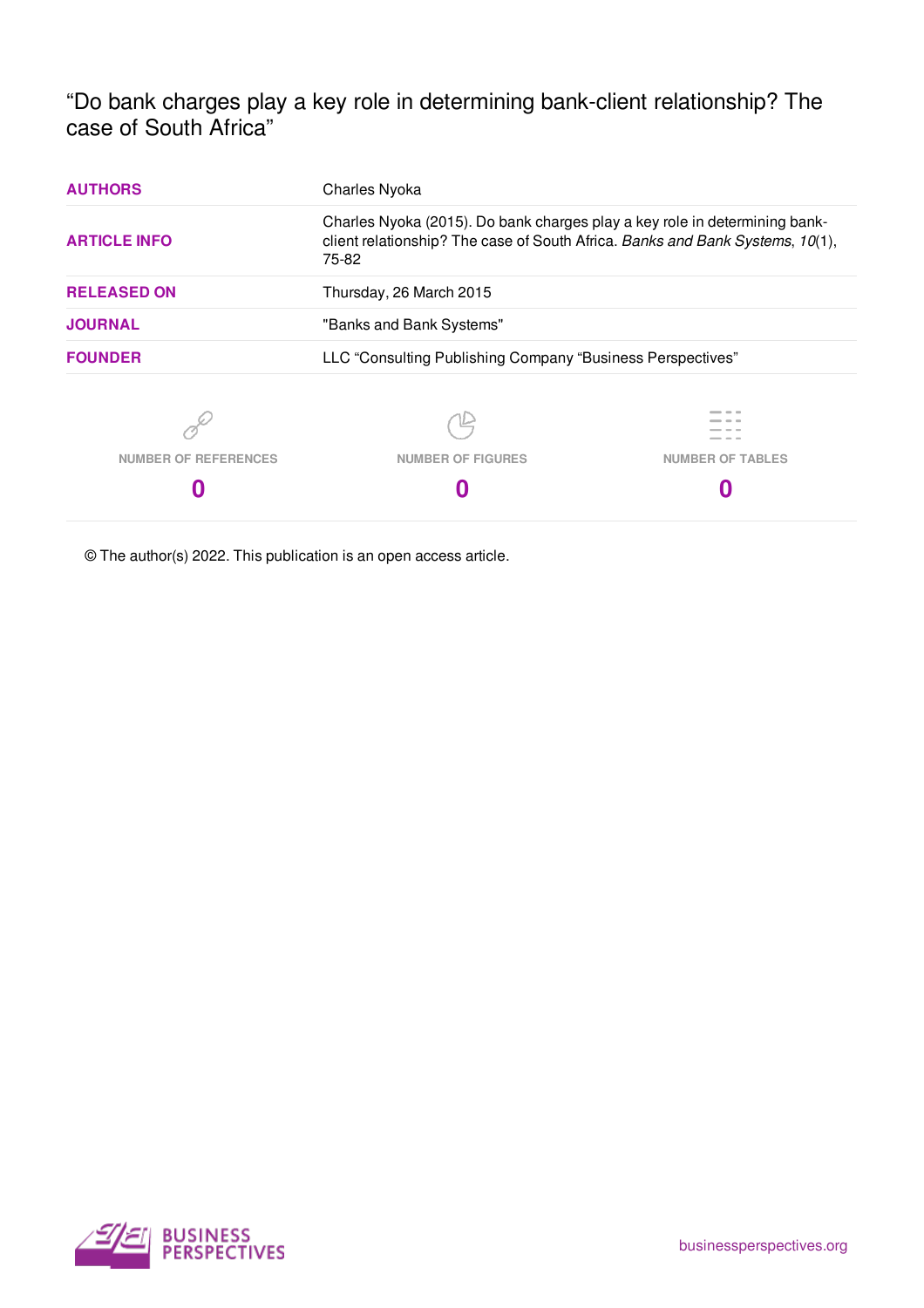## Charles Nyoka (South Africa)

# Do bank charges play a key role in determining bank-client relationship? The case of South Africa

#### Abstract

Conventional theory on the subject of relationships between banks and their clients suggest that there are many factors that are at play in determining the relationship between banks and their clients. Evidence from recent research indicates that the majority of banks at global level are increasingly coming under pressure from shareholders to deliver an acceptable return on investment. With thinning interest margins due to increased competition at global level banks have resorted to another source of income, bank charges in a bid it improve on shareholder return on investment. This has resulted in banks loosing patronage to and the immergence of non-banking sector financial institutions. In the context of South Africa, this has led to non-banking sector financial institutions (NBFIs) being observed as offering alternative banking avenues thus competing with banks in the provision of financial services. It is against this background that this research study has investigated whether bank charges are a key determinant to the bank/client relationship in South Africa. Results derived from the study based on regression analysis indicate no significant association between bank charges and bank/client relationship thus suggesting that bank charges are not a significant threat to banks/client relationship and therefore not a threat to the relationship between banks and their clients in context of the South African economy.

**Keywords:** bank-client relationship, disintermediation, bank charges, non-bank financial institutions (NBFIs). **JEL Classification:** E61, E51, E64.

### **Introduction**

The significance of the capital market, especially banks as agents of intermediation cannot be over emphasized. As critical role-players in the economy, they mobilize deposits from surplus units and lend to deficit units. They attract deposits at lower cost and lend at a premium in order to advance their profit motives. In the process, they contribute to the development of the economy as they facilitate the national payment system, advance loans to major economic players who then use the funds for infrastructure development, for job creation and other economic activities that benefit the society at large. As business units, banks are also expected to grow their profits consistently as the investors into these banks look for higher returns on their investments. A number of strategies have been employed all along but of late relationship banking and relationship marketing have become crucial for long term relationships.

There has however been growing pressure on bank profitability since the early 1990s as a result of competition and other pressures and while the process of profit maximization has been waned through still and intense competition from the other financial institutions, a complementary avenue was devised – bank charges. Bank charges or the term bank charge covers all charges and fees made by a bank to their customers. In common parlance, the term often relates to charges in respect of personal current accounts or cheque account. These charges may take many forms including but not limited to monthly charges for the provision of an account, charges for a specific transaction (other than overdraft limit excesses), interest in respect of overdrafts (whether authorized or unauthorized by the bank) and charges for exceeding authorized overdraft limits, or making payments (or attempting to make payments) where no authorized overdrafts exists.

Evidence suggests that the introduction of banks charges has led to banks *loosing patronage to and the immergence of non banking sector financial institutions.* This has put pressure on banks to review their bank charges downwards as they are perceived as being steep by a number of constituencies within the South African economy. Growing consumerism, the enactment of new legislation in support of the consumer and intense pressure from other stake holders mean that the issue of bank charges and their impact on relationships and on the role of banks as intermediators can no longer be ignored. This paper investigates the impact of bank charges on the relationship of banks and their clients.

Banks are an important component of any economy. According to Mayer et al. (1981) banks "our most important institutions as they create the bulk of our money stock and have such a wide range of activities; they are department stores of financial finance" (Mayer et al., 1981), and therefore play a major role in lives. The behavior of banks is relevant for monetary policy which in turn has an influence on the performance of the economy and an indirect influence on lives. At personal level the public may be affected by the behavior of banks in one way or another as either, borrowers, depositors or consumers of other banking services. In the realm of financial intermediation, Diamond (1984) postulates that banks play a special role of providing liquidity and financing investment projects of borrowers which capital markets would not

 $\overline{a}$  $© Charles Nyoka, 2015.$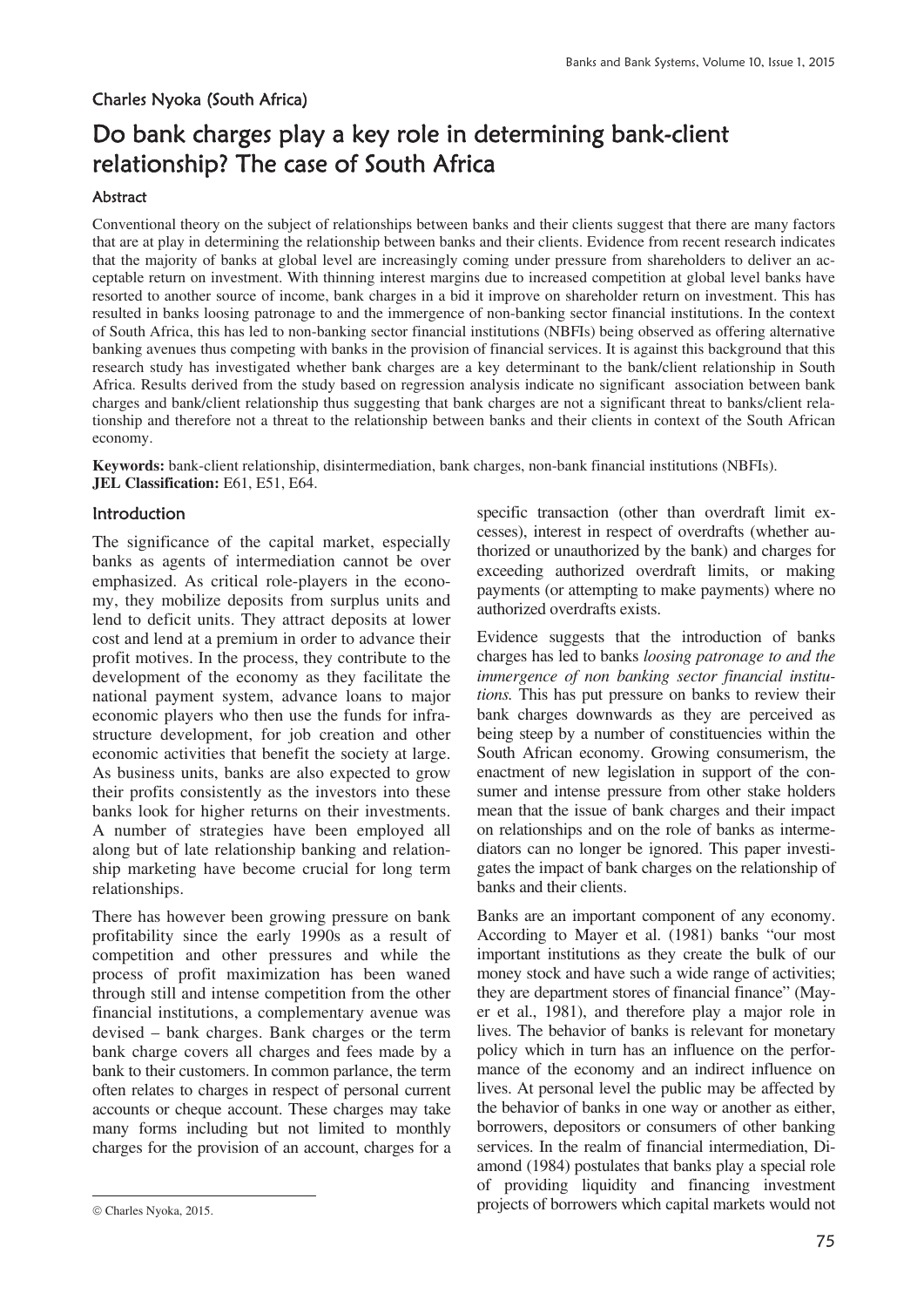be able to do efficiently. It is in this respect that banks are therefore regarded as the primary conduit between savers and borrowers for intermediation purposes.

According to Gurley and Shaw (1960) and Hester (1969), financial intermediation is a process where financial transactions between borrowers and savers take place through the banking system. Even under conditions where bank charges are high, the banks role as financial intermediaries should still remain efficient in order to enhance well-functioning financial system in the economy. The banking sector system in the South African economy is highly concentrated and sophisticated with the five largest banks; namely Absa, First National Bank, Investec, Nedbank and Standard Bank. In absolute terms, these five banks account for between 70 percent and 90 percent of the market share of the banking industry's assets (Ojah, 2005).

The banking market has four distinct segments, namely the corporate banking segment, the personal banking segment, the asset financing (which encompasses, housing mortgages, vehicle financing and leasing) and the retail banking segment. The sector consists of a high concentration of corporate ownership with most of the large insurance and other non-bank financial institutions (NBFIs) being either controlled by banks or the NBFIs themselves having controlling interest in banks. This reveals both complexity and intensity of competition in the industry, which should therefore enhance efficient financial intermediation.

Banks therefore need to be efficiently fully engaged in financial service provision in a manner that embraces customers and at the same time avoiding emergence of disintermediation. This helps to ensure that banks remain serving as channels through which financial system consolidation realizes its full potential in curbing financial instability, and thus increasing the economic welfare of citizens (Ojah, 2005).

As part of the key focus area of this study, this study investigates whether bank charges, based on customers' perceptions, are a key determinant to bank/client relationship in the context of the South African economy. The rationale behind the study is to examine whether the respective banking industry is losing patronage and experiencing a general trend towards financial disintermediation due to high bank charges as well as increasing options for investing funds in alternative investments in other markets. Additionally, the study extends to examine whether it is substantially realistic that banks in South Africa seem to be discouraging a savings culture given the prevailing levels of bank charges or transaction fees charged to deposit and withdraw funds over customer accounts.

The fundamental question to be answered is whether bank charges impact negatively on bank/client relationship. From this principal question follows the persistent disaggregated questions of the possible economic implications of bank charges for the banking industry and efficient leveraging of financial intermediation. It is against that background that the study therefore becomes imperative to understand whether bank charges are impacting on the way banks relate with clients which may in turn affect banks in their role as financial intermediaries.

## Literature review

The literature on bank charges and their impact on client relationships remain subjective. According to Damme (1994), banks key roles are to mobilize financial resources, lend funds and facilitate payment services of financial transactions. They play a wide number of roles which include facilitation payments between customers by providing payment systems, transmission of monetary policy by acting as conduits through which central bank's monetary policy impact the financial sector, credit allocation to particular units of the economy, making investments more accessible to individual investors and issuing of financial claims (Saunders and Cornett, 2008).

It is therefore not avoidable for banks' behavior to impact either negatively or positively on people's lives. In the realization that the primary function of banks is to mobilize savings from surplus units and allocate these funds among competing users and deficit units on the basis of expected return and risk trade-offs, they therefore act as catalysts for economic growth (Pati and Shome, 2006). Thus failure by banks to efficiently execute this crucial intermediation role leads to far reaching repercussions on economic development as experienced by the global financial crisis of 2007-2008.

Levine (2002) concurs with the view that financing, both bank-based and market-based, is essential for economic growth and that financial development enhances efficiency in the allocation of scarcely available productive resources, thus stimulating the growth process.

In the study by Rajan and Zingales (1998), it was examined whether a link existed between financial development and economic growth, specifically investigating whether financial development facilitated economic growth by reducing the costs of transactions and external financing. The results from the study indicate that financial development influences economic growth through reduction of transaction and external financing costs. Under circumstances where intermediation is not efficiently achieved, the end-result becomes financial disintermediation. Financial disintermediation is a movement away from the intermediated provision of financial services via banks to direct financial relations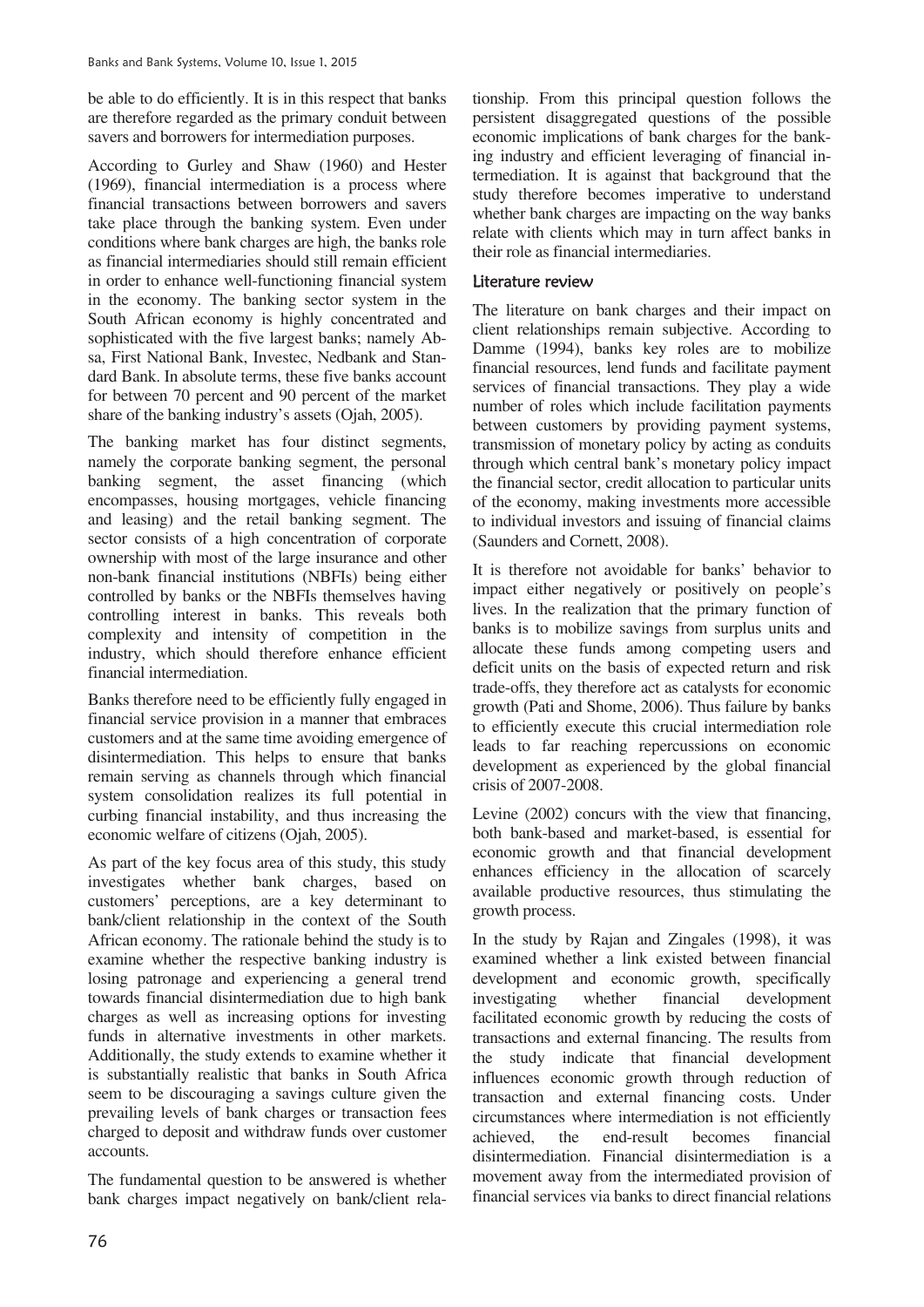between lenders and borrowers. This reduces and eventually leads to the collapse of financial intermediaries in a financial system of an economy.

Though there may be many factors at play in shaping relationships between banks and their clients, the importance of bank charges and their perceived impact as an unnecessary cost cannot be ignored. The South African economy has an established, well regulated and sophisticated financial sector made up of banking; insurance and securities industries that are highly interdependent. Financial service providers comprise of banks, insurance companies, pension funds, unit trusts, fund managers, underwriters and investment banks (Hawkins, 2001).

In view of the above, a preceding research investigation was also conducted by Mpako (2007) on whether the significance of South African banks as financial service providers was declining (implying a move away from banks to other investment alternatives) based on growth and substitutability of bank deposits by money market mutual funds.

Money market unit trusts are specialized money market intermediaries that purchase money market instruments by pooling funds from investors to enable investors to earn high favorable yields from money market instruments comparative to deposits at banks. From the results, Mpako (2007) concluded that bank deposits as a ratio of total bank assets had been declining over the period 1997 to 2007, but mainly due to currency crisis as opposed to bank charges.

However, the research did not empirically validate whether disintermediation was taking place in the South African banking sector; although the regression relationships shown had provided as a strong tool for analyzing trends of bank deposits. The study focused specifically much on bank deposits and thus did not test whether the traditional intermediation role of banks was declining due to high alleged bank charges. Another preceding study on testing for bank disintermediation by Chetty (2011) was conducted and indicated that the role of South African banks as financial intermediaries was declining from an asset side perspective; coupled with a remarkable rise in the assets of NBFIs especially in terms of their share of bank deposits. The study concluded that disintermediation was taking place from the liabilities or bank deposit perspective; suggesting that banks were not actively sourcing deposits from surplus and facilitate transactions to deficit agents in an efficient manner. The study; however did not validate the extent to which such disintermediation was taking place.

From the broader financial perspective, it is imperative to consistently investigate other primary factors that influence bank/client relationships other than concentrating on the traditional approach of analyzing trends of bank deposits. The banking services industry is characterised by high levels of credence and experiential features that make them difficult to be evaluated before consumption. Therefore, in order to minimize the risk and uncertainty related to the purchase of the banking service, customers consider a range of options that yield the highest possible return for their funds in form of bank charges, alternative investments and costs of switching from one bank or account to another in search of lower costs and high returns.

According to Jones et al. (2002), both bank charges and the costs associated with switching from one bank to another are principal factors influencing bank/client relationships. In that sense, a switching barrier is therefore any factor that makes it difficult or costly for customers to change providers of banking and financial intermediation services. A switching cost can also be regarded as the technical, financial or psychological factor which makes it difficult or expensive for a customer to change brand. When such costs are high for the customer, there is a greater probability that the customer will remain loyal in terms of repeated banking behavior because of the risk involved in switching between bank accounts.

## 1. Methodology

**1.1. Survey questionnaire.** A 5-point interval Likert scale was used to measure the respondents' perception on whether there is an association between bank charges and banks relationship with their clients.

The Likert scale examines how strongly respondents agree (5) (Strongly agree) or disagree (1) (Strongly disagree) with statements that measure variables in the hypotheses of the study. Finally, reliability and validity tests of the measures from the questionnaire are conducted to obtain reliable data that can be analyzed properly to reveal meaningful findings.

Sample and data collection:

A structured questionnaire was used to collect primary data on perceptions of respondents about the association of bank charges with the banks/client relationship. The selected respondents represent a reasonable sample size with a balanced mix of demographic factors; namely age, gender, education levels, employment status and income levels. A sample of 200 respondents was used to collect data for the analysis. The questionnaire was self-administered by the researcher.

## **2. Data analysis**

The Chi-Square  $(\chi^2)$  distribution test technique was applied to test for association between banks intermediation role and a range of respondents' perceptions on bank charges. The Statistical Package for Social Science (version 19) is used for the analysis. The raw data are first factor analyzed to summarize the sixteen variables into smaller sets of linear composites that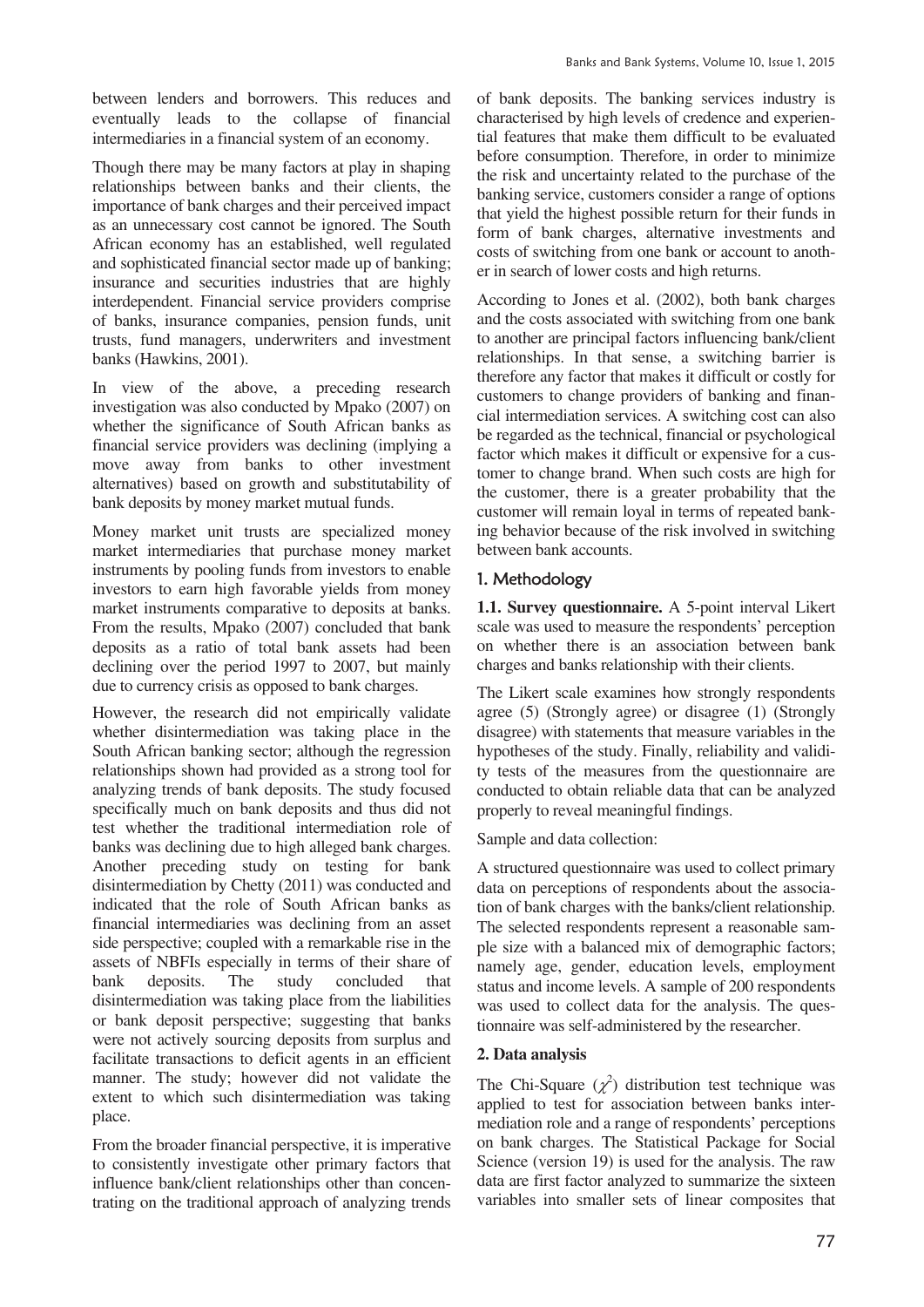preserve most of the information in the original data set. The data are subjected to Principal Component Analysis to reduce components through varimax rotation. The factors to be used in the analysis are to be constructed based on Factor Analysis. Reliability test based on Cronbach's alpha is conducted from a total of sixteen factors. From the total of sixteen factors, seven are constructed and taken for analysis; described as follows.

- $\triangleleft$  Relationship Level of bank charges has adversely affected my relationship with my bank.
- $\bullet$  Investment consideration  $-I$  am considering moving my money to other forms of investments because my money has been eroded away by bank charges.
- $\triangleleft$  Mattress option Given an option, I would keep my money under the mattress if bank charges remain too high.
- $\bullet$  Other options of keeping money The high levels of bank charges have influenced me to consider other options of keeping my money.
- Choice The levels of bank charges have a bearing on the bank I choose to bank with.
- Charges determine future choice In future, I will consider the level of bank charges before I choose a bank to bank with.
- Moving money  $I$  will consider moving money from my current bank to another if I perceive my bank charges to be high.

#### **3.** Results and analysis

**3.1. Descriptive statistics.** From the descriptive analysis results presented (Table 1) below, the majority of respondents strongly agreed that the levels of bank charges have negatively affected their relationships with their banks and given an option, they would keep their money under mattress if bank charges remain high.

The majority of respondents also regarded bank charges as not an important determining their choices of the banks they can choose to bank with. Furthermore, most respondents strongly disagree that they can consider moving their money to other forms of investments purely because their money has been eroded away by bank charges.

|                           |       | Relationship | Investments consid-<br>eration | Mattress option | Other options<br>of keeping<br>money | Charges deter-<br>mine future<br>choice | Choice | Moving money |
|---------------------------|-------|--------------|--------------------------------|-----------------|--------------------------------------|-----------------------------------------|--------|--------------|
| N                         | Valid |              | 133                            | 133             | 133                                  | 133                                     | 133    | 133          |
| Mean                      |       | 4.45         | 2.60                           | 3.51            | 3.24                                 | 2.88                                    | 3.06   | .91          |
| Std. error of<br>mean     |       | .079         | .056                           | .124            | .091                                 | .083                                    | .089   | .025         |
| Mode                      |       | 5            | 3                              | 5               | 3                                    | 2                                       | 3      |              |
| Std. deviation            |       | .917         | .651                           | 1.428           | 1.046                                | .954                                    | 1.028  | .288         |
| Variance                  |       | .840         | .423                           | 2.040           | 1.093                                | .910                                    | 1.057  | .083         |
| Skewness                  |       | $-1.681$     | .118                           | $-.467$         | .390                                 | .670                                    | .048   | $-2.893$     |
| Std. error of<br>skewness |       | .210         | .210                           | .210            | .210                                 | .210                                    | .210   | .210         |
| Kurtosis                  |       | 2.058        | $-277$                         | $-1.183$        | $-0.856$                             | $-273$                                  | $-406$ | 6.468        |
| Std. error of<br>kurtosis |       | .417         | .417                           | .417            | .417                                 | .417                                    | .417   | .417         |

Table 1. Descriptive statistics

With respect to distribution, results above indicate that most observations/values of investment consideration, other options of keeping money, charges determine future choice and choice are concentrated on the left side of the mean, with extreme values to the right; hence their distributions are right skewed. This is indicated by the skewness statistics of the respective constructs which are all greater than zero. On the other hand, most values of relationship, mattress option and moving money are concentrated on the right of the mean, with extreme values to the left; hence the distributions are left skewed. This is shown by skewness statistics that are all less than zero.

**3.2. Factor analysis.** The raw data collected were first analyzed using factor analysis technique with SPSS 19.0 (Green et al., 2000) to summarize the 16 variables into smaller sets of linear composites that preserved most of the information in the original data set. The data were subjected to principal component analysis, a method categorized under the broad area of factor analysis. The 16 variables were reduced to seven principal components through varimax rotation (Table 2). The seven factors emerged with no crossconstruct loadings above 0.5; indicating good discriminant.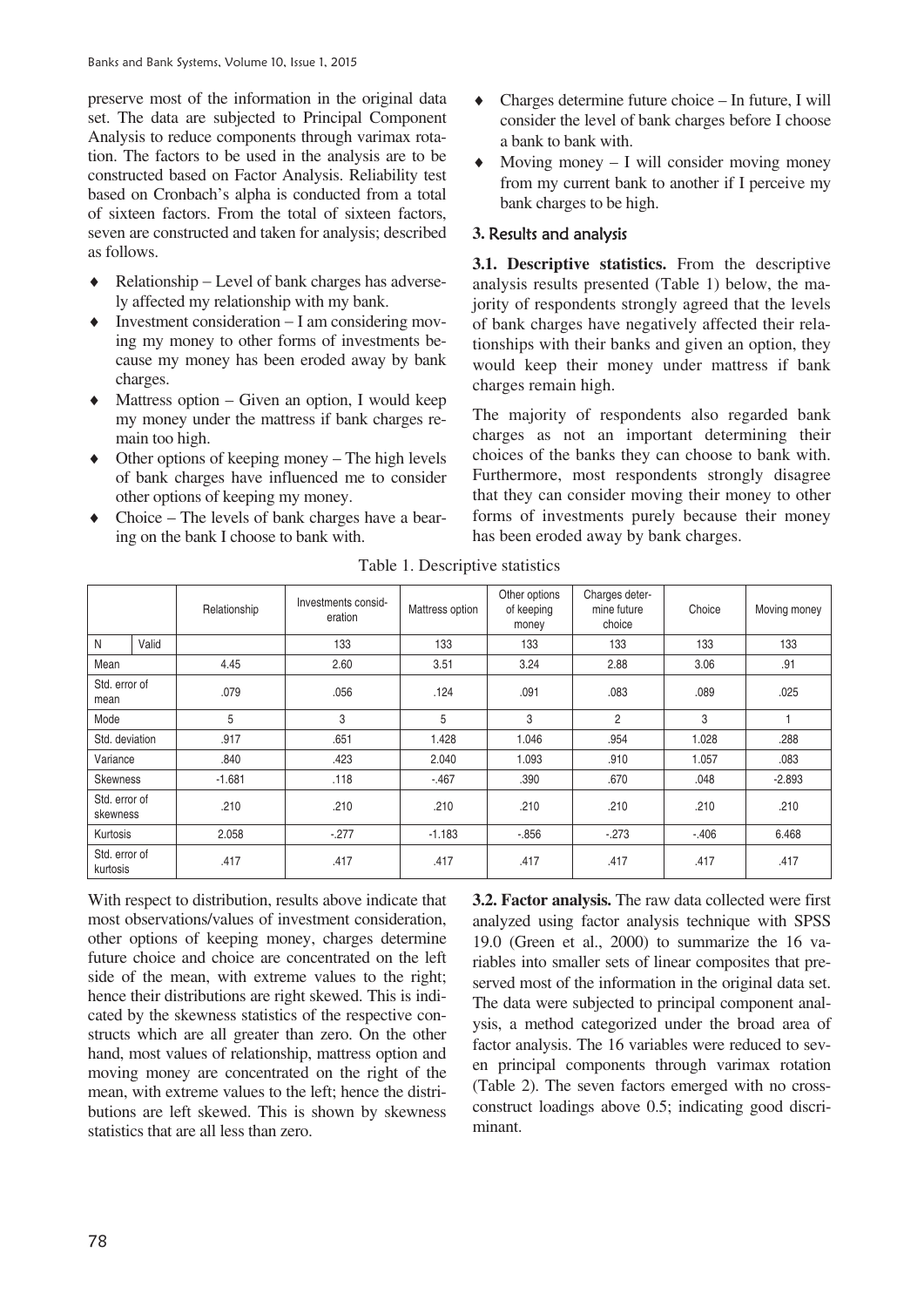| Component      | Initial eigenvalues |                      |                             | Extraction sums of squared loadings |                    |                             | Rotation sums of squared loadings |                      |                             |
|----------------|---------------------|----------------------|-----------------------------|-------------------------------------|--------------------|-----------------------------|-----------------------------------|----------------------|-----------------------------|
|                | Total               | $%$ of Va-<br>riance | Cumulative<br>$\frac{0}{0}$ | Total                               | % of Va-<br>riance | Cumulative<br>$\frac{0}{0}$ | Total                             | $%$ of Va-<br>riance | Cumulative<br>$\frac{0}{0}$ |
| 1              | 2.083               | 13.021               | 13.021                      | 2.083                               | 13.021             | 13.021                      | 1.795                             | 11.222               | 11.222                      |
| $\overline{2}$ | 1.528               | 9.551                | 22.571                      | 1.528                               | 9.551              | 22.571                      | 1.510                             | 9.437                | 20.659                      |
| 3              | 1.365               | 8.532                | 31.103                      | 1.365                               | 8.532              | 31.103                      | 1.402                             | 8.762                | 29.421                      |
| 4              | 1.354               | 8.462                | 39.565                      | 1.354                               | 8.462              | 39.565                      | 1.361                             | 8.504                | 37.924                      |
| 5              | 1.268               | 7.926                | 47.492                      | 1.268                               | 7.926              | 47.492                      | 1.333                             | 8.334                | 46.258                      |
| 6              | 1.246               | 7.785                | 55.277                      | 1.246                               | 7.785              | 55.277                      | 1.296                             | 8.099                | 54.358                      |
| $\overline{7}$ | 1.112               | 6.950                | 62.228                      | 1.112                               | 6.950              | 62.228                      | 1.259                             | 7.870                | 62.228                      |
| 8              | .987                | 6.168                | 68.395                      |                                     |                    |                             |                                   |                      |                             |
| 9              | .906                | 5.662                | 74.057                      |                                     |                    |                             |                                   |                      |                             |
| 10             | .853                | 5.333                | 79.390                      |                                     |                    |                             |                                   |                      |                             |
| 11             | .745                | 4.656                | 84.046                      |                                     |                    |                             |                                   |                      |                             |
| 12             | .679                | 4.242                | 88.288                      |                                     |                    |                             |                                   |                      |                             |
| 13             | .558                | 3.489                | 91.777                      |                                     |                    |                             |                                   |                      |                             |
| 14             | .531                | 3.319                | 95.096                      |                                     |                    |                             |                                   |                      |                             |
| 15             | .455                | 2.844                | 97.940                      |                                     |                    |                             |                                   |                      |                             |
| 16             | .330                | 2.060                | 100.000                     |                                     |                    |                             |                                   |                      |                             |

Table 2. Factor analysis – total variance explained

Source: extraction method: principal component analysis.

**3.3. External method validity.** The data also demonstrated convergent validity with factor loadings exceeding 0.5 for each construct. Consequently, the results confirm that each of the selected seven constructs is uni-dimensional and factorially distinct; hence all items used to operationalize a particular construct are loaded onto a single factor.

From the results of the analysis, seven factors with eigenvalues greater than 1.0 were obtained and they accounted for 62.23% of the total variance. In the study, a pre-analysis testing for suitability of the entire sample for factor analysis was also applied.

|  | Table 3. KMO and Bartlett's test |
|--|----------------------------------|
|--|----------------------------------|

| Kaiser-Meyer-Olkin measure of sampling adequacy. |                    | .478    |
|--------------------------------------------------|--------------------|---------|
|                                                  | Approx. Chi-square | 217.711 |
| Bartlett's test of sphericity                    | d.1                | 120     |
|                                                  | Sig                | .000    |

As shown in Table 3, the Kaiser-Meyer-Olkin (KMO) measure of sampling adequacy is 0.478 and the Bartlett's test of sphericity 217.711, significant at  $p \leq$ 0.000. This indicates that the sample used in the analysis is suitable for factor analytic procedures (Hair et al., 2006). Moreover, as the Chi-square test statistic is 217.112 ( $p$ -value = 0.000), the study identified that there was extremely low probability of obtaining this result (a value greater than or equal to the obtained value) if the null hypothesis  $(H<sub>0</sub>)$  was true. The study assumed the null hypothesis  $(H<sub>0</sub>)$  as the population correlation matrix of the measures is an identity matrix. Hence, the null hypothesis is rejected as the variables were correlated with each other.

**3.4. Chi-square tests.** The Chi-square non-parametric test of statistical significance for bivariate tabular analysis was applied to examine whether there is association between banks intermediation role and each of the variable explored in factor analysis above. The principal rationale and advantage associated with this technique is that it provides the degree of confidence to either accept or reject the null hypothesis of association between given variables.

Typically, the hypothesis tested with the Chi-square technique is whether or not two different samples are different enough in some characteristic or aspect of their behavior that can be generalized from the given samples that the populations from which the samples are drawn are also different in the behavior or characteristics.

From the results indicated in Table 4 lower, the hypothesis of association between differences in each of the variables defined and intermediation role is rejected for all constructs. The results: chi-square $_{(0.05:4)} = 3.831$ ,  $p = 0.429$  for Relationship; Chi-square<sub>(0.05; 4)</sub> = 2.481, *p*  $= 0.648$  for Choice; Chi-square<sub>(0.05; 4)</sub>  $= 6.596, p =$ 0.159 for Mattress option; Chi-square<sub>(0.05; 1)</sub> = 0.733, *p*  $= 0.392$  for Money moving; Chi-square<sub>(0.05; 3)</sub>  $= 2.799$ ,  $p = 0.424$  for Investment consideration; Chi-square<sub>(0.05</sub>)  $_4$ ) = 0.684,  $p = 0.953$  for Charges determine future choice; and Chi-square( $_{0.05; 4}$ ) = 2.698, *p* = 0.610 for Other options of keeping money, all suggest that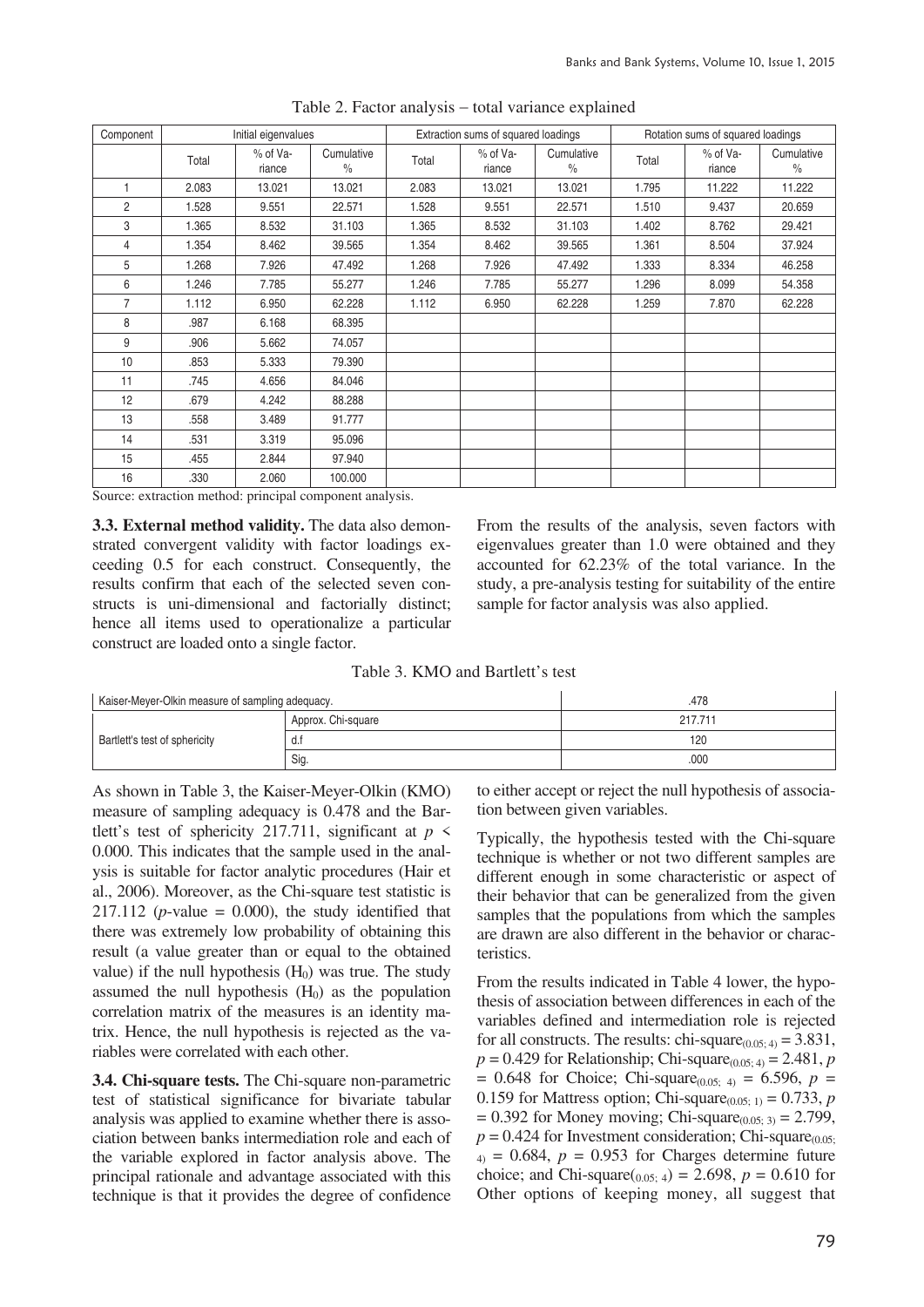there is no statistically significant relationship between banks/client relationships and the constructsidentified (customers perceptions on bank charges).

| Variable (construct)               | Pearson's<br>Chi-square value | d.f | Asymp. Sig (2-sided) | Decision              |
|------------------------------------|-------------------------------|-----|----------------------|-----------------------|
| Relationship                       | 3.831                         | 4   | 0.429                | Reject $H_0$          |
| Choice                             | 2.481                         |     | 0.648                | Reject H <sub>0</sub> |
| Mattress option                    | 6.596                         | 4   | 0.159                | Reject H <sub>0</sub> |
| Moving money                       | 0.733                         |     | 0.392                | Reject $H_0$          |
| Investment consideration           | 2.799                         |     | 0.424                | Reject H <sub>0</sub> |
| Charges determine future<br>choice | 0.684                         | 4   | 0.953                | Reject H <sub>0</sub> |
| Other options of keeping<br>money  | 2.698                         | 4   | 0.610                | Reject H <sub>0</sub> |

Table 4. Chi-square test results: intermediation role – (dependent variable)

This implies that even if the level of bank charges has adversely affected customers' relationships with their respective banks and would therefore consider moving their money to other forms of investments and also keep their money under mattress due to erosion of the purchasing power of their funds, that does not imply that banks are losing customers due to perceived high bank charges. The empirical results therefore get us to the conclusion that bank charges are not a significant threat to banks intermediation role.

**3.5. Symmetrical measures.** The Cramer's V symmetrical measure technique has been applied to measure the extent of association or relationship between banks intermediation role and the variables used in the study analysis. The Cramer's has been applied for its fitness as a post-test that determine strengths of association after Chi-square has determined significance association between given variables. Cramer's V varies between 0 and 1; a value close to 0 shows weak association between variables while values close to 1 indicate strong association between given constructs.

Table 5. Cramer's V results

| Variable (construct)            | Cramer's V<br>value | Asymp. Sig (2-sided) | Decision  |
|---------------------------------|---------------------|----------------------|-----------|
| Relationship                    | 0.170               | 0.429                | Very weak |
| Choice                          | 0.137               | 0.648                | Very weak |
| Mattress option                 | 0.223               | 0.159                | Very weak |
| Moving money                    | 0.074               | 0.392                | Very weak |
| Investment consideration        | 0.145               | 0.424                | Very weak |
| Charges determine future choice | 0.072               | 0.953                | Very weak |
| Other options of keeping money  | 0.142               | 0.610                | Very weak |

Results presented in Table 5 above indicate very weak relationships between the variables used in the analysis and banks intermediation role. The Cramer's values results:  $V = 0.170$  for Relationship;  $V = 0.137$  for Choice;  $V = 0.223$  for Mattress option;  $V = 0.074$  for Money moving;  $V = 0.145$  for Investment consideration;  $V = 0.072$  for Charges determine future choice and  $V = 0.142$  for Other options of keeping money, all suggest very weak relationships between banks intermediation role and the constructs identified (customers perceptions on bank charges). Thus, the Cramer's *V* results indicating very weak strength between banks intermediation role and the constructs identified support Chi-square results of no association in differences between the same variables under analysis.

#### Conclusion

Empirical results from this study did not find substantial statistical significance of any association betweenbank charges and banks/client relationship and therefore financial intermediation role. In the analysis rather, it was found that factors such as customers service and service experiences with their respective banks, alternative investments options, money keeping decisions and choice of bank; all being influenced by the level of bank charges, do not have a bearing on banks intermediation role in respect of customers' perceptions. This further suggests that if the banking sector is alleged to be experiencing diminishing trend in its role of financial intermediation, then it could significantly be due to some factors other than either bank charges themselves or customers' perceptions on bank charges. It is therefore against this background to conclude that banks in South Africa stand a great chance of advancing and playing an effective financial intermediation role that can contribute remarkably to economic growth and development, thus reducing unemployment and poverty levels in the economy.

In the further study around the same area, a different approach and methodology will be applied to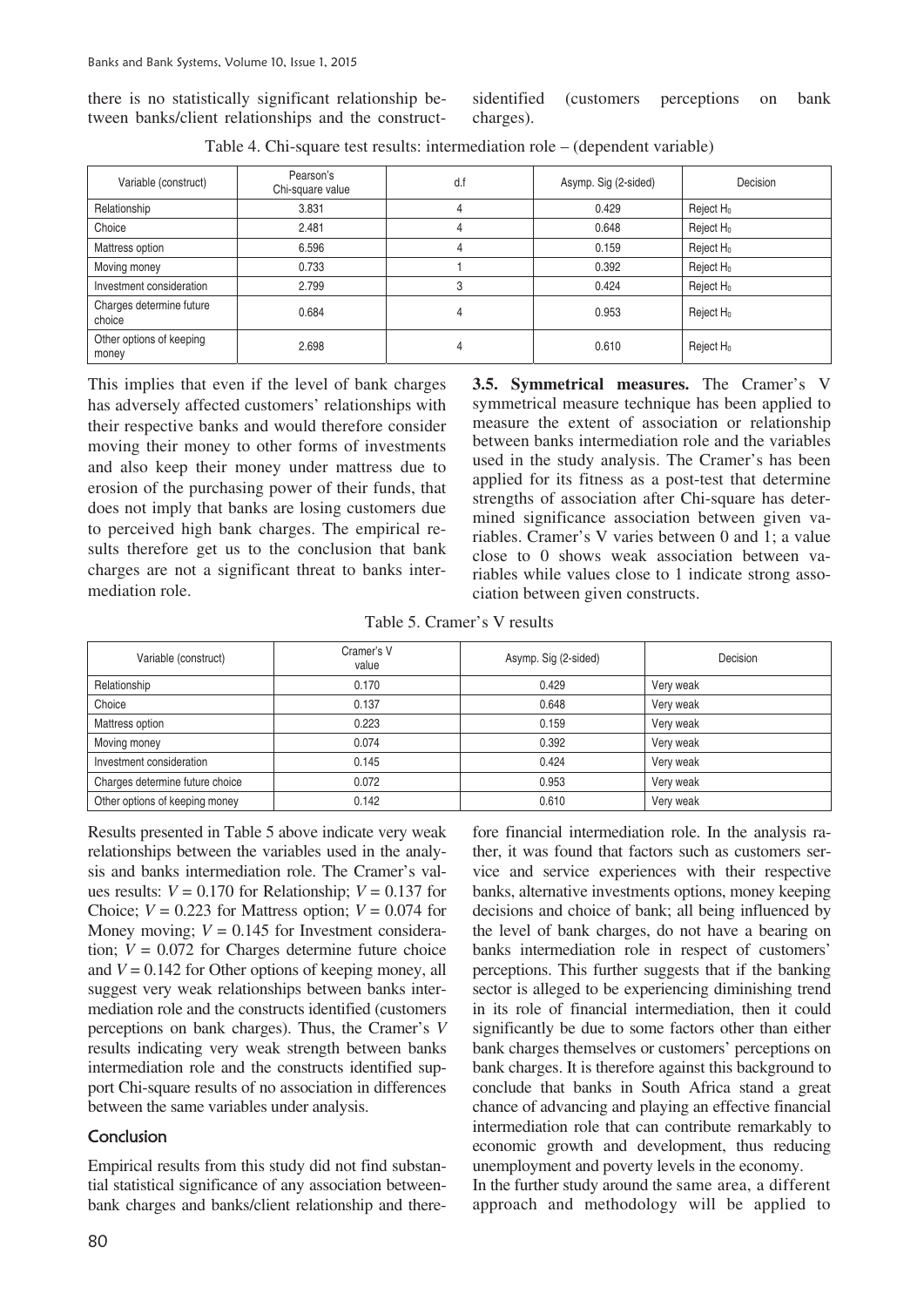sufficiently explore and measure primary factors influencing banks financial intermediation role from a macroeconomic perspective. Nonstructural methods of measuring concentration

and competition levels in the banking sector will also be used to yield more insights on the relationship between banks conduct and their intermediation role.

#### References

- 1. Allen, D.E. & Parwada, J.T. (2004). Effects of banks fund management activities on the disintermediation of bank deposits, *Journal of Business Finance and Accounting*, 31 (7), pp. 1151-1170.
- 2. Allen, F., & Santomero, A.M. (2001). What do financial intermediaries do? *Journal of Banking and Finance*, 25 (2), pp. 200-217.
- 3. Diamond, D.W. (1984). Financial intermediation and delegated monitoring, *The Review of Economic Studies*, 51 (3), pp. 393-414.
- 4. Edwards, F.R. & Mishikin, F.S. (1995). The decline of traditional banking: Implications for financial stability and regulatory policy, *Federal Reserve Bank of New York.*
- 5. Gurley, J.G. & Shaw, E.S. (1960). Financial intermediaries and the saving-investment process, *The Journal of Finance*, 11 (2), pp. 257-276.
- 6. Hestre, D.D. (1969). Financial disintermediation and policy, *Journal of Money, Credit and Banking*, Conference of University Professors, 1 (3), pp. 600-617.
- 7. Kaufman, G.G. & Mote, L.R. (1994). Is banking a declining industry? A historical perspective, *Economic Perspectives*, 18 (3), pp. 2-21.
- 8. King, R.G. & Levine, R. (1993). Finance and growth: Schumpeter might be right, *The Quarterly Journal of Economics*, 19 (9), pp. 971-93.
- 9. Levine, R. (2002). Bank-based or market-based financial systems: which is better? *The Journal of Financial Intermediation*, 11 (2), pp. 398-428.
- 10. Merton, R. & Bodie, Z. (1995). A functional perspective of financial intermediation, *Journal of Financial Management*, 24 (2), pp. 23-41.
- 11. Mpako, V.M.W. (2007). Money market mutual funds and their impact on bank deposits in South Africa, *University of Pretoria*.
- 12. Ojah, K. & Pillay, K. (2009). Debt markets and corporate debt structure in an emerging market: The South African example, *Economic Modeling*, 26 (6).
- 13. Pati, A.P. & Shome, D. (2006). Disintermediation in financial services: an empirical investigation of the Indian banking sector, *The Indian Journal of Commerce*, 59 (3)*.*
- 14. Rajan, R.G. & Zingales, L. (1998).Financial dependence and growth, *The American Economic Review*, 88 (3), pp. 559-586.
- 15. Saunders, A. & Cornett, M.M. (2008). Financial institutions management: A risk management approach (6<sup>th</sup>) Edition), pp 9-10.
- 16. Schmidt, R.H., Hackethal, A. & Tyrell, M. (1997). Disintermediation and the role of banks in Europe, *Journal of Financial Intermediation*, 2, *pp.* 36-67.
- 17. Van Damme, E. (1994). Banking: A survey of recent macroeconomic theory, *Oxford Review of Economic Policy*, 10 (4), pp. 14-33.

#### Appendix

| Table 1. Communalities |
|------------------------|
|                        |
|                        |
|                        |

|                                    | Initial | Extraction |
|------------------------------------|---------|------------|
| Relationship                       | 1.000   | .648       |
| Feeling                            | 1.000   | .447       |
| Choice                             | 1.000   | .747       |
| Moving money                       | 1.000   | .607       |
| Mattress option                    | 1.000   | .633       |
| Investments                        | 1.000   | .621       |
| Investments consideration          | 1.000   | .730       |
| Institutions                       | 1.000   | .631       |
| Banning bank charges               | 1.000   | .276       |
| Bank services outside South Africa | 1.000   | .781       |
| Prefer cash basis                  | 1.000   | .543       |
| Other options of keeping money     | 1.000   | .691       |
| Charges determine future choice    | 1.000   | .764       |